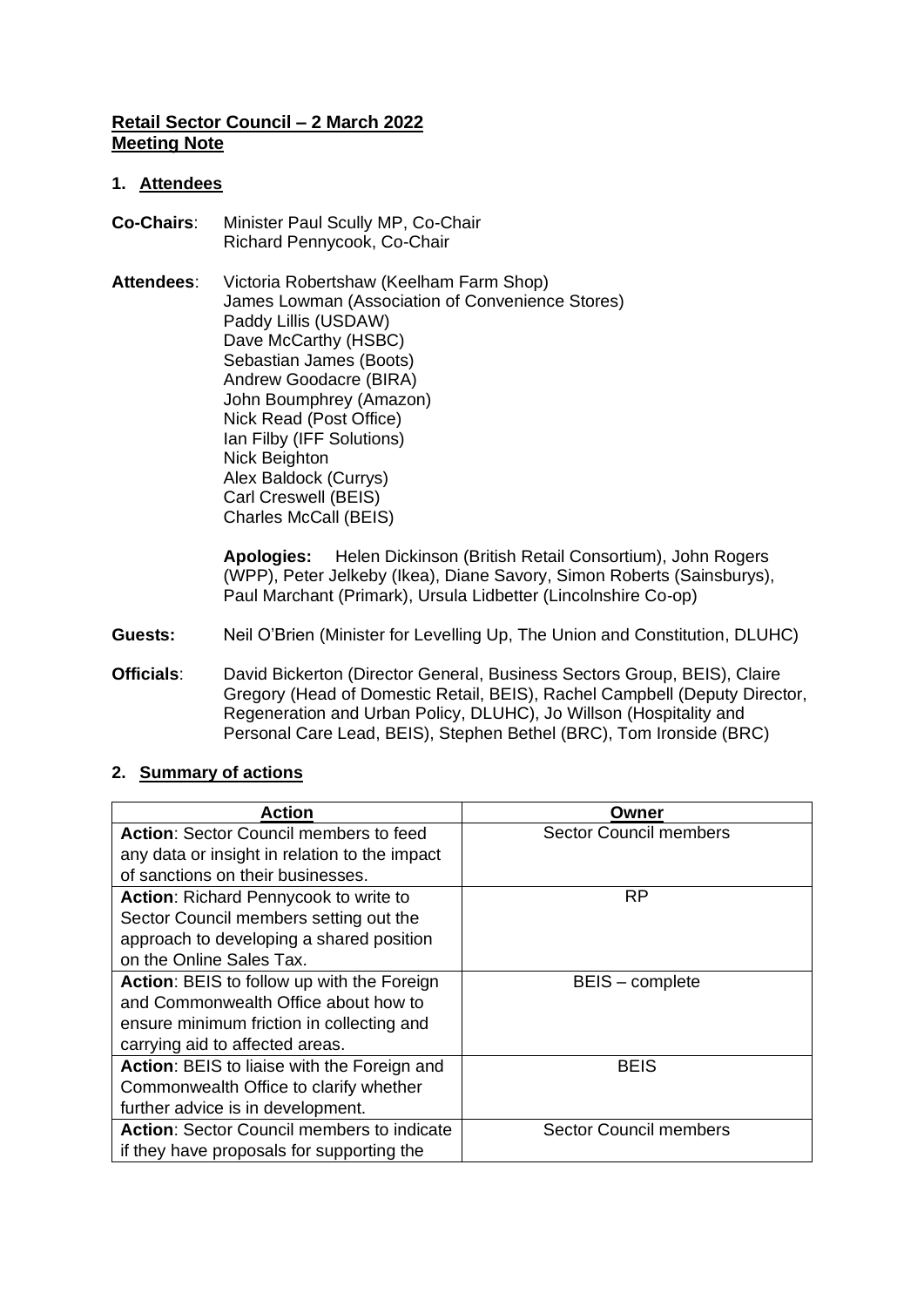| development of the Green Street project in        |                               |
|---------------------------------------------------|-------------------------------|
| the future.                                       |                               |
| <b>Action:</b> Sector Council members to indicate | Sector Council members        |
| issues for the Retail Strategy that should be     |                               |
| added to the list to be considered and also       |                               |
| what the priorities for action are.               |                               |
| <b>Action:</b> Sector Council members to indicate | Sector Council members        |
| if they would like to be involved in the Retail   |                               |
| Strategy task and finish groups.                  |                               |
| <b>Action: Dave McCarthy to contact Sector</b>    | <b>DM</b>                     |
| Council members to arrange 1-2-1s to              |                               |
| discuss the project.                              |                               |
| <b>Action:</b> Sector Council members to indicate | <b>Sector Council members</b> |
| if they would like to become actively             |                               |
| involved in the Skills and Lifelong Learning      |                               |
| project.                                          |                               |
|                                                   |                               |
| <b>Action: BEIS to follow up with Home Office</b> | BEIS - complete               |
| officials on the content of the Police, Crime     |                               |
| and Sentencing Bill factsheets.                   |                               |
|                                                   |                               |

# **3. Note of Discussion**

## **a) Welcome and Introductions**

The Minister welcomed attendees to the meeting and outlined the key items on the agenda. He particularly noted the developing conflict in Ukraine and the commitment of the UK Government to build pressure through sanctions.

He also noted the Treasury has begun a consultation on the Online Sales Tax, which does not present a final position but seeks views on a range of technical and design questions.

David Bickerton, the Director General for Business Sectors, provided an overview of current areas of focus in his role.

**Action**: Sector Council members to feed any data or insight in relation to the impact of sanctions on their businesses.

Richard Pennycook added his welcome to the meeting and noted the apologies. He asked whether Sector Council members would be in favour of submitting a response to the Online Sector Tax consultation, building on previous engagement on this issue. Noting the associated difficulties, members indicated that it would be worth attempting to develop a shared position.

**Action**: Richard Pennycook to write to Sector Council members setting out the approach to developing a shared position on the Online Sales Tax.

Richard Pennycook welcomed the role officials are playing in supporting companies on issues relating to the Ukraine conflict. He noted that some retailers have asked if there might be a role for retailers to play in collection of aid and associated logistics. As a corollary, he highlighted the need for support from government to enable such activity to be undertaken in as effective a way as possible.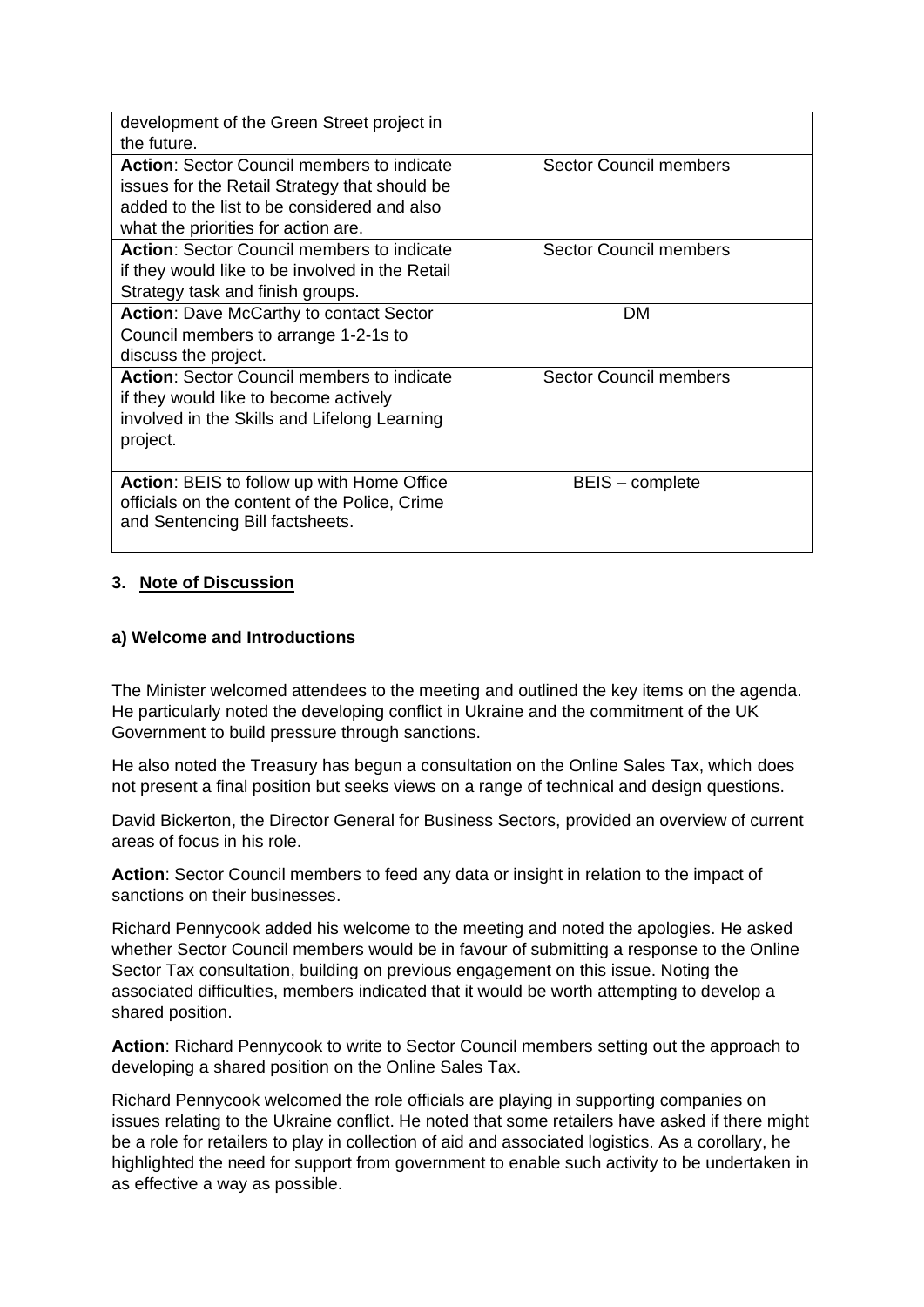**Action**: BEIS to follow up with the Foreign and Commonwealth Office about how to ensure minimum friction in collecting and carrying aid to affected areas.

Beyond the sanctions regime, Stephen Bethel asked if government expected to give additional advice or support in relation to wider activity such as commercial boycotts or similar.

**Action**: BEIS to liaise with the Foreign and Commonwealth Office to clarify whether further advice is in development.

## **b) Net Zero and the Circular Economy: Green Street Pilot Update**

Victoria Robertshaw updated the meeting on the progress of the Green Street initiative. She particularly highlighted the work on the Green Street brand and the associated Bradford pilot. In the latter regard, new customer events and use of space have a key role to play. She also noted that working towards demonstrating that sustainable business models can support commercial vibrancy of a local area is a key objective.

Victoria provided an overview of the associated Green Street toolkit, funding and key elements of local interventions. She also updated on recent business and consumer research undertaken to inform the initiative. The interest of other cities, such as Newcastle, was noted.

The forward focus is on finding effective partnerships to support the future momentum of the project.

**Action**: Sector Council members to indicate if they have proposals for supporting the development of the Green Street project in the future.

#### **c) Update on RSC Retail Strategy**

Dave McCarthy set out the approach to developing the Retail Strategy, noting that producing a series of reports might be preferable to seeking to develop a single document. Task and Finish groups will then progress the resulting workstreams. The BEIS team support the Council in the development of the strategy.

Indicative suggested areas were set out to give an idea of the issues to be covered. These include consumer behaviour, the development of online, role of digital and data, green issues, health and safety, business taxation and a range of others.

It was also noted that significant changes had taken place to the ownership of some significant retail companies.

**Action**: Sector Council members to indicate issues for the Retail Strategy that should be added to the list to be considered and also what the priorities for action are.

**Action**: Sector Council members to indicate if they would like to be involved in the Retail Strategy task and finish groups.

**Action**: Dave McCarthy to contact Sector Council members to arrange 1-2-1s to discuss the project.

Consideration is also being given to a survey of the wider industry to get their input.

Sector Council members noted the importance of consulting more explicitly with younger people in the industry, both to get their perspectives and also to raise the profile of the work more generally. It was also noted that positioning is important and it can be unhelpful to make artificial distinctions between bricks and mortar and online retailers. The importance of